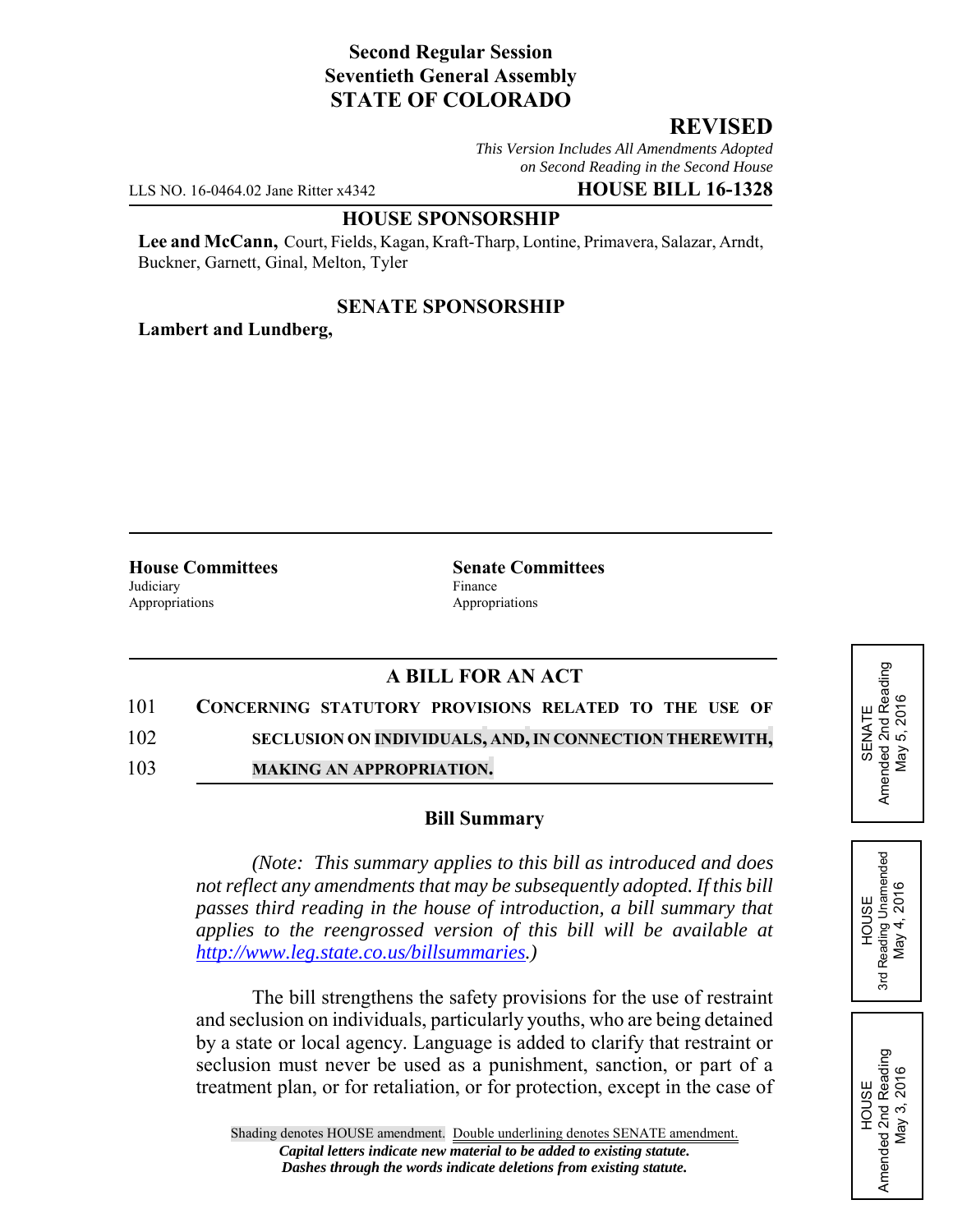demonstrated emergencies.

The division of youth corrections (division) within the state department of human services (department) may place a youth in emergency seclusion for a maximum of no more than 4 consecutive hours in a calendar day unless a prescribed protocol is followed for an extended emergency situation. If the emergency situation continues and the youth is in seclusion for 8 total hours in a 2-calendar-day period, the division must obtain a court order to continue the seclusion.

The division may confine a youth for a period of time not to exceed 2 hours, not including sleeping hours, in a calendar day for the completion of administrative functions, provided that the confinement is part of a routine practice that is applicable to substantial portions of the population and is not imposed in response to the behavior of one or more youth.

If an agency uses seclusion:

- ! The room or area used for seclusion must have at least 60 square feet of floor space, be clean, have adequate lighting, heating, and, by January 1, 2020, be suicide resistant;
- ! The individual in seclusion must have access to water, toilet facilities, and toilet paper;
- ! Staff shall adhere to strict timeline protocols for youth in seclusion for emergency situations;
- ! Scheduled status reports must be made to the facility director;
- ! Within 12 hours, the facility shall notify the youth's parent, guardian, or legal custodian of the fact of and need for the seclusion; and
- ! If the emergency requiring seclusion continues beyond 4 hours, the division may only continue the seclusion if it obtains written approval after a licensed physician has consulted with a qualified mental health professional who has met with the youth.

A division facility that utilizes seclusion is required to have staff undergo at least 40 hours of initial training and at least 16 hours of annual training thereafter, especially on the use and effect of seclusion on youth.

Additional reporting requirements are imposed in the bill. The division is required to keep specific documentation on file for each individual placed in seclusion. The division shall make a compilation report of the documentation to the youth seclusion working group (working group), created in the bill. Similarly, any facility that operates for the purpose of detaining youth shall report quarterly to the public health and human services committee of the house of representatives and the health and human services committee of the senate, or any successor committees, on its use of seclusion.

The working group is created to study the issues surrounding the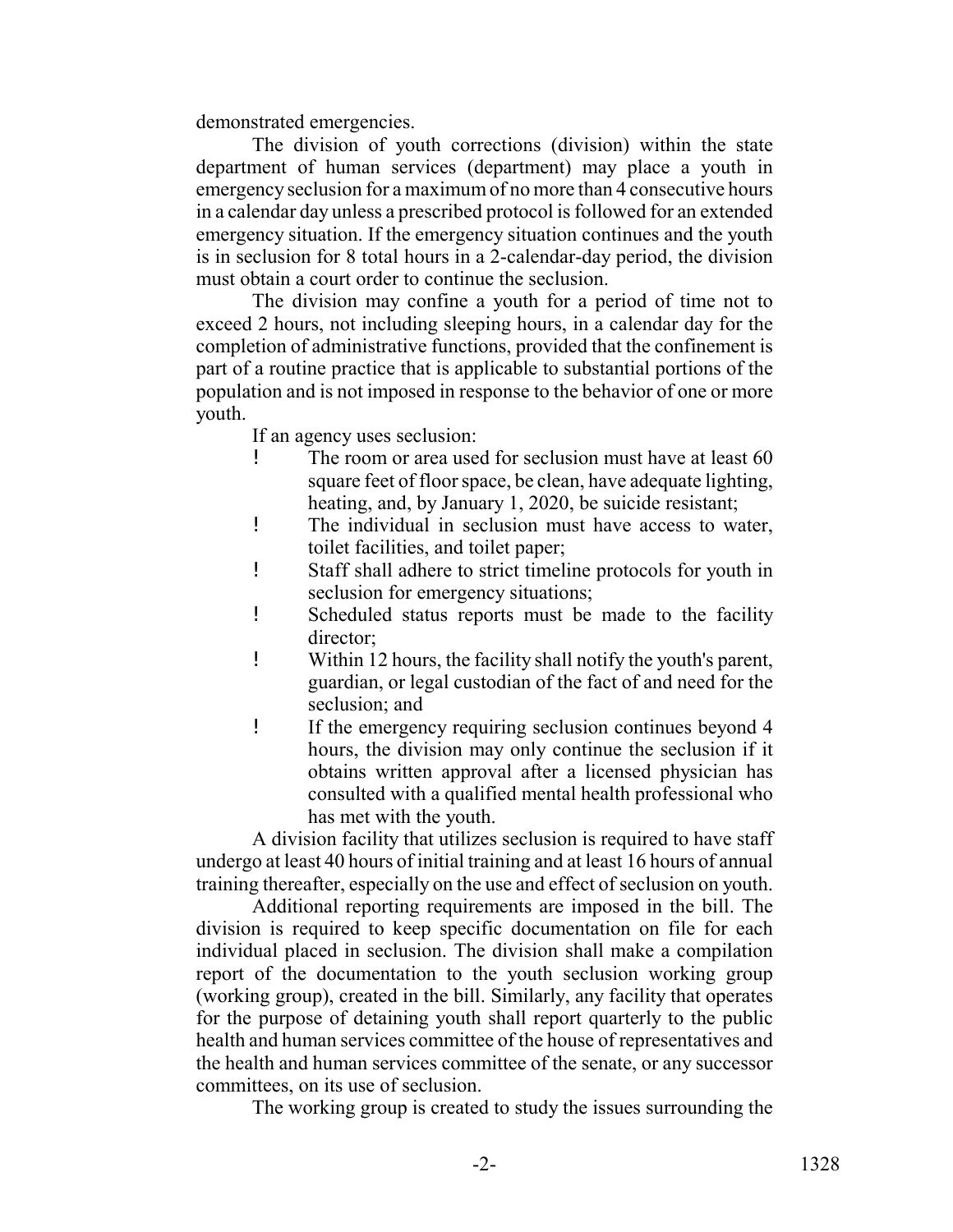use and effect of seclusion on youth.

| $\mathbf{1}$   | Be it enacted by the General Assembly of the State of Colorado:                |
|----------------|--------------------------------------------------------------------------------|
| $\overline{2}$ | <b>SECTION 1.</b> In Colorado Revised Statutes, amend 26-20-101 as             |
| 3              | follows:                                                                       |
| $\overline{4}$ | 26-20-101. Short title. This THE SHORT TITLE OF THIS article shall             |
| 5              | be known and may be cited as IS the "Protection of Persons INDIVIDUALS"        |
| 6              | from Restraint AND SECLUSION Act".                                             |
| 7              | <b>SECTION 2.</b> In Colorado Revised Statutes, 26-20-102, amend               |
| 8              | (6) introductory portion, (6) (c), (6) (d), and (7); repeal (6) (e); and add   |
| 9              | $(2.5)$ , $(3.5)$ , $(5.7)$ , $(8)$ , and $(9)$ as follows:                    |
| 10             | 26-20-102. Definitions. As used in this article, unless the context            |
| 11             | otherwise requires:                                                            |
| 12             | (2.5) "DIVISION OF YOUTH CORRECTIONS" MEANS THE DIVISION OF                    |
| 13             | CORRECTIONS WITHIN THE STATE DEPARTMENT CREATED<br>YOUTH                       |
| 14             | PURSUANT TO SECTION 19-2-203, C.R.S.                                           |
| 15             | (3.5) "INDIVIDUAL" ENCOMPASSES BOTH ADULTS AND YOUTHS,                         |
| 16             | UNLESS THE CONTEXT SPECIFICALLY STATES ONE OR THE OTHER.                       |
| 17             | "QUALIFIED MENTAL HEALTH PROFESSIONAL" MEANS AN<br>(5.7)                       |
| 18             | A LICENSED PSYCHOLOGIST, A LICENSED<br><b>INDIVIDUAL</b><br><b>WHO</b><br>IS - |
| 19             | PSYCHIATRIST, A LICENSED CLINICAL SOCIAL WORKER, A PSYCHOLOGIST                |
| 20             | CANDIDATE FOR LICENSURE, A LICENSED MARRIAGE AND FAMILY                        |
| 21             | THERAPIST, OR A MASTERS-LEVEL MENTAL HEALTH THERAPIST WHO IS                   |
| 22             | UNDER THE SUPERVISION OF A LICENSED MENTAL HEALTH PROFESSIONAL.                |
| 23             | (6) "Restraint" means any method or device used to involuntarily               |
| 24             | limit freedom of movement, including but not limited to bodily physical        |
| 25             | force, mechanical devices, or chemicals. "Restraint" includes a chemical       |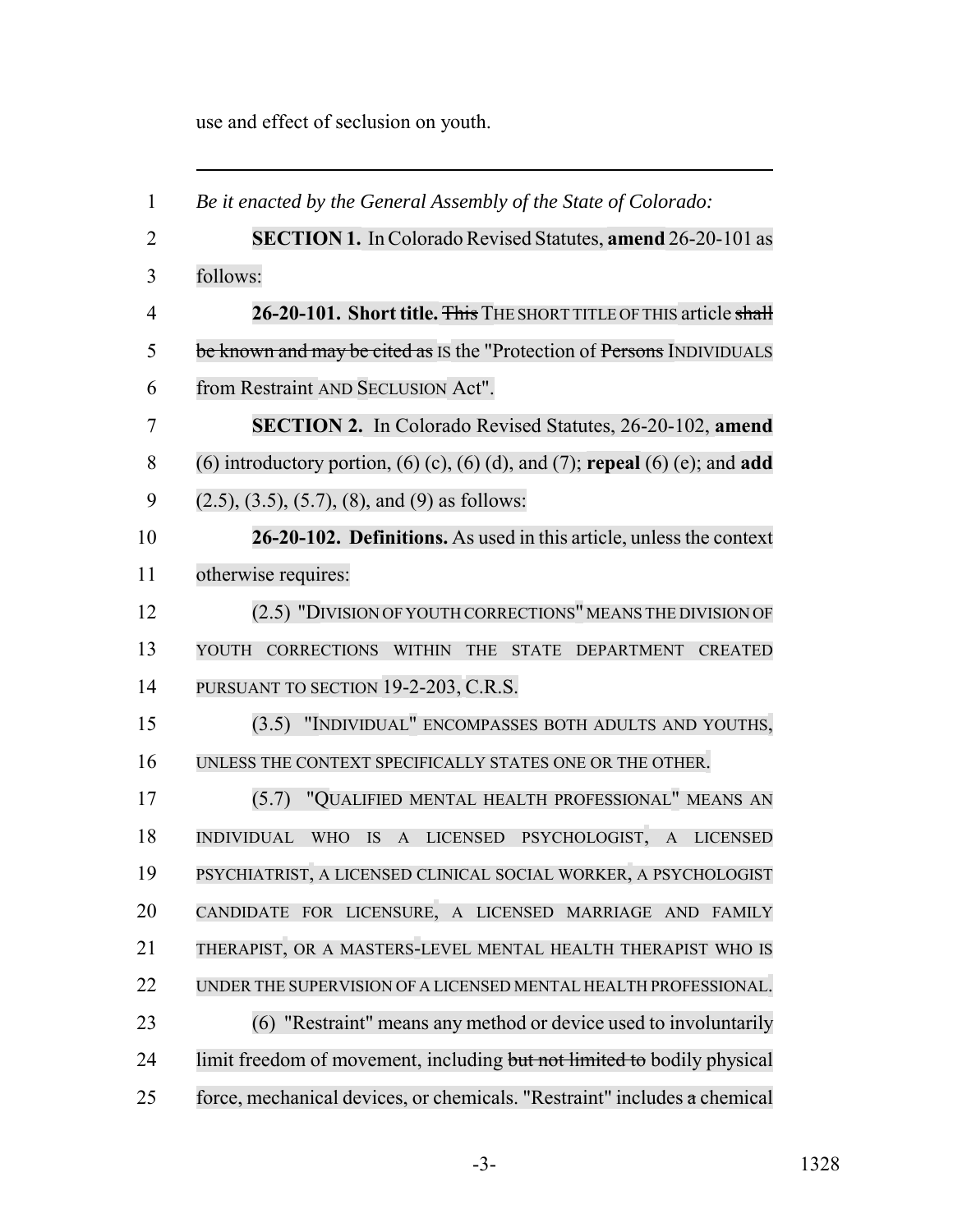| $\mathbf{1}$   | restraint, a mechanical restraint, a AND physical restraint. and seclusion. |
|----------------|-----------------------------------------------------------------------------|
| $\overline{2}$ | "Restraint" does not include:                                               |
| 3              | The holding of an individual for less than five minutes by a<br>(c)         |
| $\overline{4}$ | staff person for protection of the individual or other persons; OR          |
| 5              | (d) Placement of an inpatient or resident in his or her room for the        |
| 6              | night. or                                                                   |
| 7              | The use of time-out as may be defined by written policies,<br>(e)           |
| 8              | rules, or procedures of an agency.                                          |
| 9              | (7) "Seclusion" means the placement of $\alpha$ person AN INDIVIDUAL        |
| 10             | alone in a room OR AREA from which egress is involuntarily prevented,       |
| 11             | EXCEPT DURING NORMAL SLEEPING HOURS.                                        |
| 12             | "STATE DEPARTMENT" MEANS THE STATE DEPARTMENT OF<br>(8)                     |
| 13             | HUMAN SERVICES.                                                             |
| 14             | "YOUTH" MEANS AN INDIVIDUAL WHO IS LESS<br>(9)<br><b>THAN</b>               |
| 15             | TWENTY-ONE YEARS OF AGE.                                                    |
| 16             | <b>SECTION 3.</b> In Colorado Revised Statutes, amend 26-20-103 as          |
| 17             | follows:                                                                    |
| 18             | 26-20-103. Basis for use of restraint or seclusion. (1) Subject             |
| 19             | to the provisions of this article, an agency may only use restraint OR      |
| 20             | SECLUSION ON AN INDIVIDUAL:                                                 |
| 21             | (a) In cases of emergency, AS DEFINED IN SECTION $26-20-102(3)$ ;           |
| 22             | and                                                                         |
| 23             | (b) (I) After the failure of less restrictive alternatives; or              |
| 24             | After a determination that such alternatives would be<br>(II)               |
| 25             | inappropriate or ineffective under the circumstances.                       |
| 26             | (1.5) RESTRAINT AND SECLUSION MUST NEVER BE USED:                           |
| 27             | AS A PUNISHMENT OR DISCIPLINARY SANCTION;<br>(a)                            |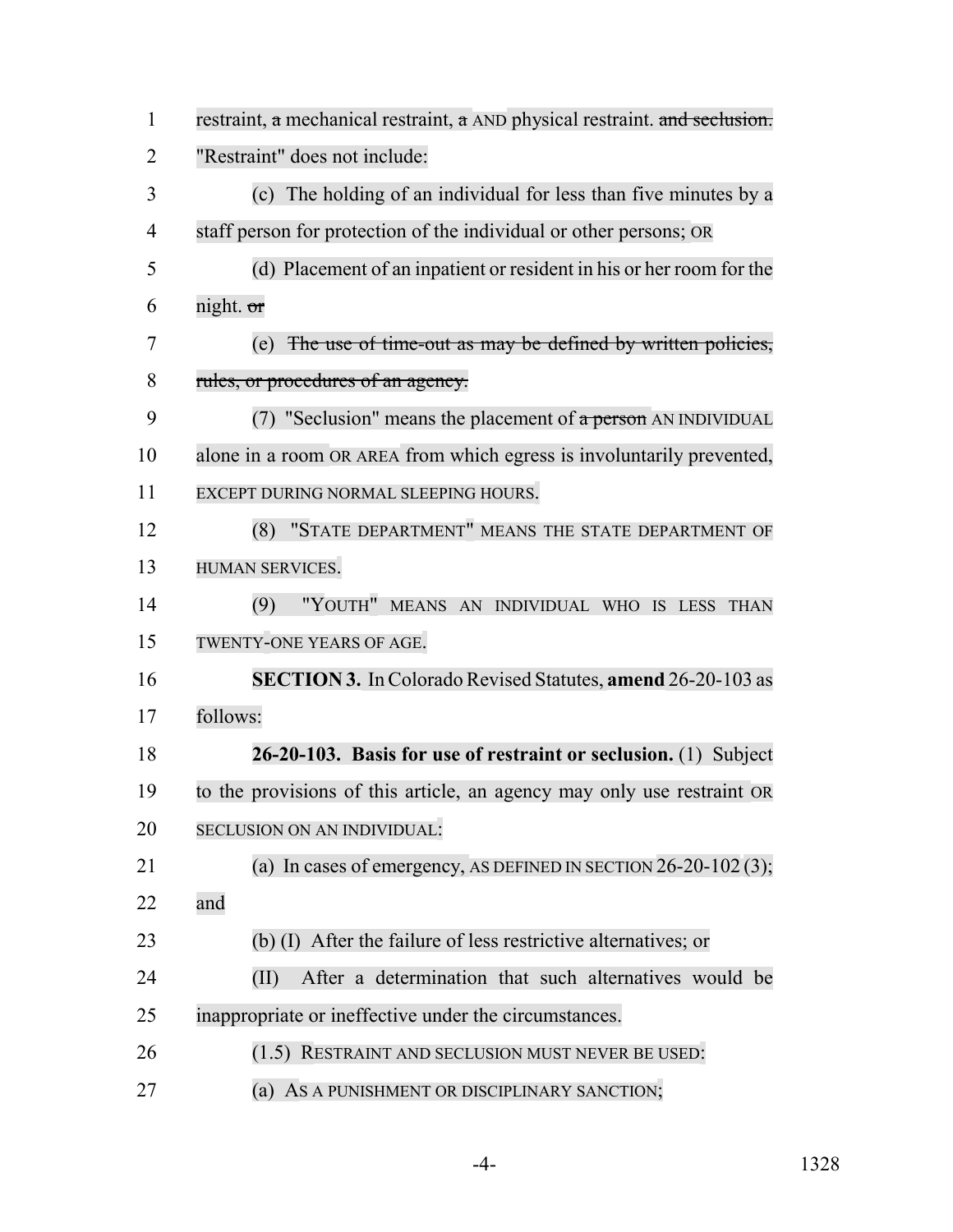| $\mathbf{1}$   | (b) AS PART OF A TREATMENT PLAN OR BEHAVIOR MODIFICATION                         |
|----------------|----------------------------------------------------------------------------------|
| $\overline{2}$ | PLAN;                                                                            |
| 3              | FOR THE PURPOSE OF RETALIATION BY STAFF; OR<br>(c)                               |
| $\overline{4}$ | FOR THE PURPOSE OF PROTECTION, UNLESS:<br>(d)                                    |
| 5              | THE RESTRAINT OR SECLUSION IS ORDERED BY THE COURT; OR<br>(I)                    |
| 6              | IN AN EMERGENCY, AS PROVIDED FOR IN SUBSECTION (1) OF<br>(II)                    |
| 7              | THIS SECTION.                                                                    |
| 8              | (2) An agency that uses restraint OR SECLUSION pursuant to the                   |
| 9              | provisions of subsection (1) of this section shall use such restraint OR         |
| 10             | <b>SECLUSION:</b>                                                                |
| 11             | (a) For ONLY FOR the purpose of preventing the continuation or                   |
| 12             | renewal of an emergency;                                                         |
| 13             | (b) For ONLY FOR the period of time necessary to accomplish its                  |
| 14             | purpose; and                                                                     |
| 15             | (c) In the case of physical restraint, $\frac{1}{100}$ ONLY IF no more force     |
| 16             | than is necessary to limit the individual's freedom of movement IS USED.         |
| 17             | $(3)$ In addition to the circumstances described in subsection $(1)$ of          |
| 18             | this section, a facility, as defined in section $27-65-102$ (7), C.R.S., that is |
| 19             | designated by the executive director of the STATE department of human            |
| 20             | services to provide treatment pursuant to section 27-65-105, 27-65-106,          |
| 21             | 27-65-107, or 27-65-109, C.R.S., to $a$ person AN INDIVIDUAL with mental         |
| 22             | illness, as defined in section 27-65-102 (14), C.R.S., may use seclusion         |
| 23             | to restrain a person AN INDIVIDUAL with a mental illness when the                |
| 24             | seclusion is necessary to eliminate a continuous and serious disruption of       |
| 25             | the treatment environment.                                                       |
| 26             | (4) (a) The general assembly recognizes that skilled nursing and                 |
| 27             | nursing care facilities that participate in federal medicaid programs are        |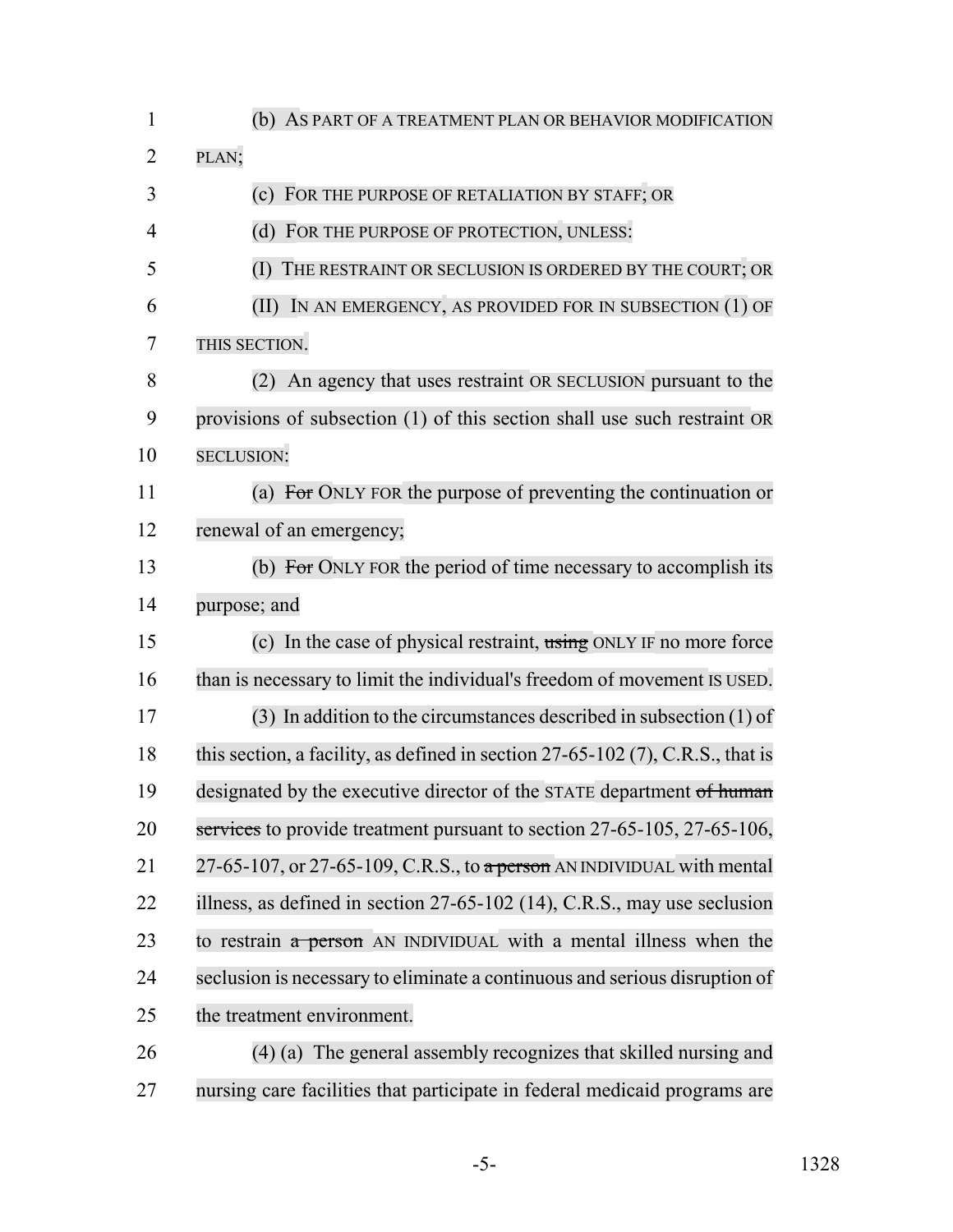subject to federal statutes and regulations concerning the use of restraint in such facilities that afford protections from restraint in a manner consistent with the purposes and policies set forth in this article.

 (b) If the use of restraint OR SECLUSION in skilled nursing and nursing care facilities licensed under state law is in accordance with the 6 federal statutes and regulations governing the medicare program set forth in 42 U.S.C. sec. 1395i-3(c) and 42 CFR part 483, subpart B and the medicaid program set forth in 42 U.S.C. sec. 1396r(c) and 42 CFR part 483, subpart B and with the rules of the department of public health and 10 environment relating to the licensing of these facilities, there shall be IS 11 a conclusive presumption that such use of restraint OR SECLUSION is in accordance with the provisions of this article.

 (5) (a) The general assembly recognizes that article 10.5 of title 27, C.R.S., AND ARTICLE 10 OF TITLE 25.5, C.R.S., and the rules 15 promulgated pursuant to the authority AUTHORITIES set forth in that article 16 THOSE ARTICLES, address the use of restraint on a person AN INDIVIDUAL with a developmental disability.

 (b) If any provision of this article concerning the use of restraint ORSECLUSION conflicts with any provision concerning the use of restraint OR SECLUSION stated in article 10.5 of title 27, C.R.S., ARTICLE 10 OF 21 TITLE 25.5, C.R.S., or any regulation RULE adopted pursuant thereto, the provision of article 10.5 of title 27, C.R.S., ARTICLE 10 OF TITLE 25.5, 23 C.R.S., or the regulation RULE adopted pursuant thereto shall prevail PREVAILS.

25 (6) The provisions of this article shall DO not apply to any agency 26 while engaged in transporting a person AN INDIVIDUAL from one facility or location to another facility or location when it is within the scope of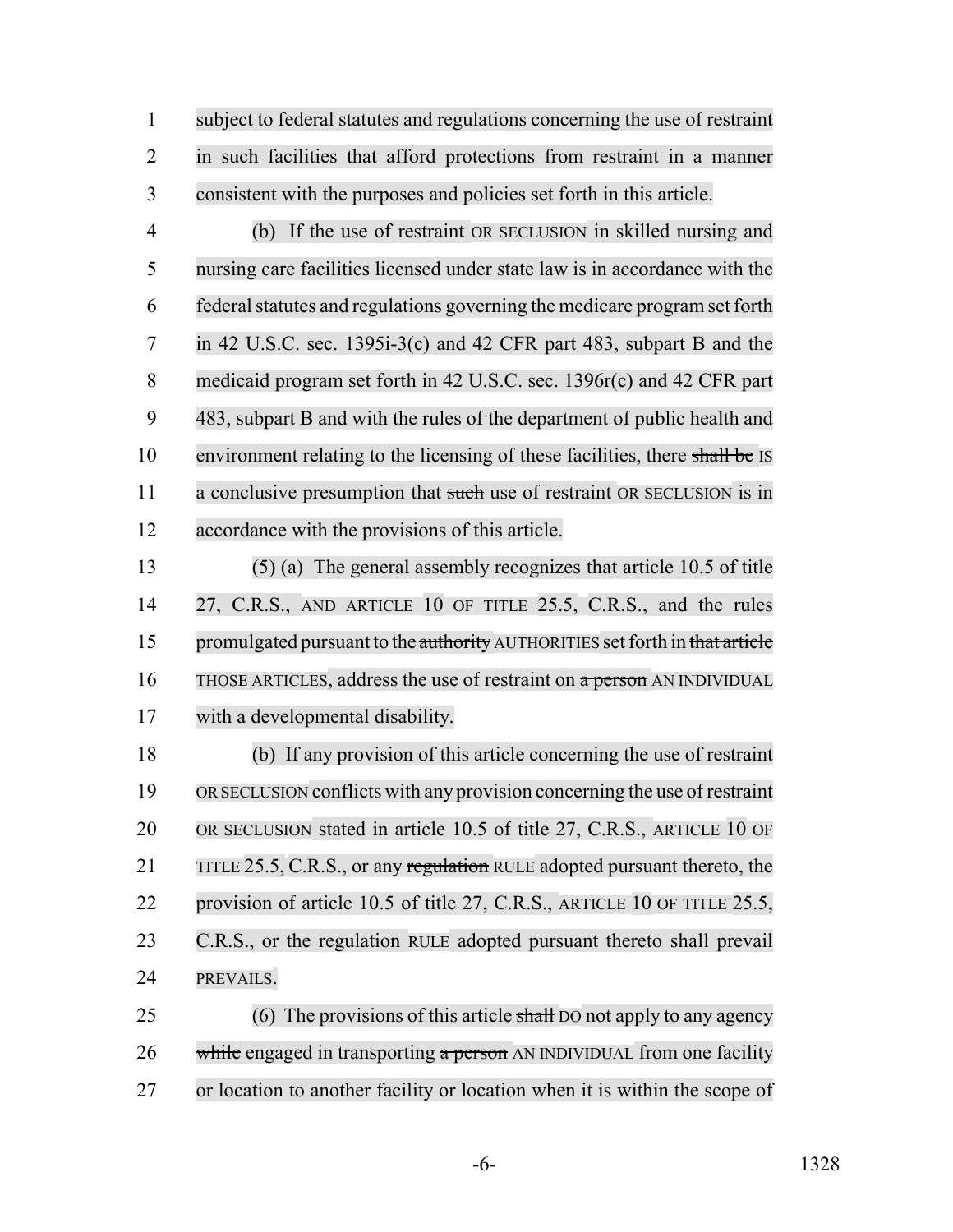that agency's powers and authority to effect such transportation.

 **SECTION 4.** In Colorado Revised Statutes, **add** 26-20-104.5 as follows:

 **26-20-104.5. Duties relating to use of seclusion by division of youth corrections.** (1) NOTWITHSTANDING THE PROVISIONS OF SECTION 26-20-103 TO THE CONTRARY, IF THE DIVISION OF YOUTH CORRECTIONS HOLDS A YOUTH IN SECLUSION IN ANY SECURE STATE-OPERATED OR STATE-OWNED FACILITY:

 (a) A STAFF MEMBER SHALL CHECK THE YOUTH'S SAFETY AT VARYING INTERVALS, BUT AT LEAST EVERY FIFTEEN MINUTES;

 (b) WITHIN ONE HOUR AFTER THE BEGINNING OF THE YOUTH'S 12 SECLUSION PERIOD, AND EVERY HOUR THEREAFTER, A STAFF MEMBER SHALL NOTIFY THE FACILITY DIRECTOR OR HIS OR HER DESIGNEE OF THE SECLUSION AND RECEIVE HIS OR HER WRITTEN APPROVAL OF THE SECLUSION; AND

 (c) WITHINTWELVE HOURS AFTERTHEBEGINNINGOFTHE YOUTH'S 17 SECLUSION PERIOD, THE DIVISION OF YOUTH CORRECTIONS SHALL NOTIFY THE YOUTH'S PARENT, GUARDIAN, OR LEGAL CUSTODIAN AND INFORM THAT PERSON THAT THE YOUTH IS OR WAS IN SECLUSION AND THE REASON FOR HIS OR HER SECLUSION.

 (2) (a) A YOUTH PLACED IN SECLUSION BECAUSE OF AN ONGOING EMERGENCY MUST NOT BE HELD IN SECLUSION BEYOND FOUR CONSECUTIVE HOURS, UNLESS THE REQUIREMENTS OF PARAGRAPH (b) OF THIS SUBSECTION (2) ARE SATISFIED.

 (b) IF AN EMERGENCY SITUATION OCCURS THAT CONTINUES BEYOND FOUR CONSECUTIVE HOURS, THE DIVISION OF YOUTH CORRECTIONS MAY NOT CONTINUE THE USE OF SECLUSION FOR THAT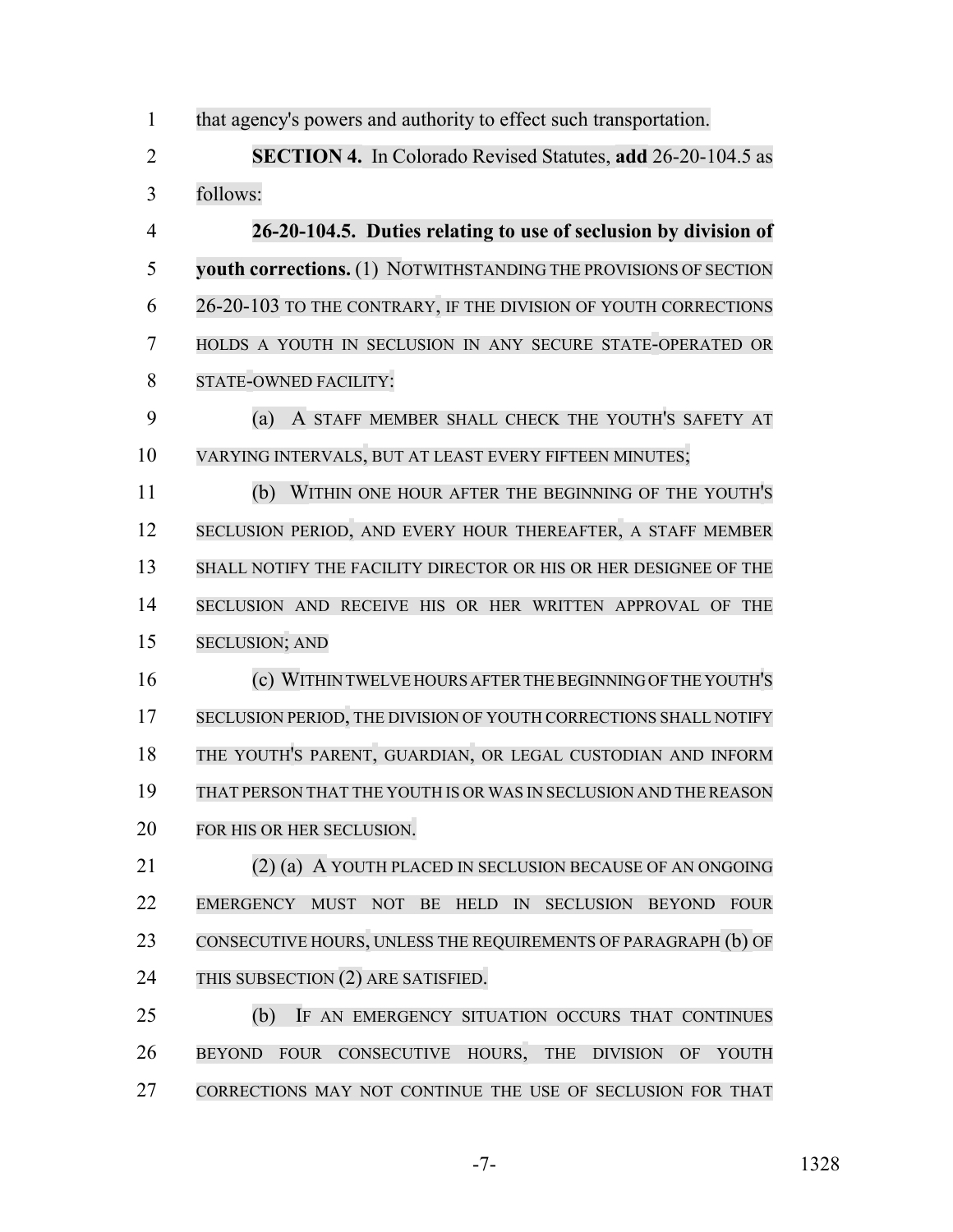YOUTH UNLESS THE FOLLOWING CRITERIA ARE MET AND DOCUMENTED: (I) A QUALIFIED MENTAL HEALTH PROFESSIONAL, OR, IF SUCH PROFESSIONAL IS NOT AVAILABLE, THE FACILITY DIRECTOR OR HIS OR HER DESIGNEE, DETERMINES THAT REFERRAL OF THE YOUTH IN SECLUSION TO A MENTAL HEALTH FACILITY IS NOT WARRANTED; AND

 (II) THE DIRECTOR OF THE DIVISION OF YOUTH CORRECTIONS, OR 7 HIS OR HER DESIGNEE, APPROVES AT OR BEFORE THE CONCLUSION OF FOUR HOURS, AND EVERY HOUR THEREAFTER, THE CONTINUED USE OF SECLUSION.

 (c) A YOUTH MAY NOT BE HELD IN SECLUSION UNDER ANY CIRCUMSTANCES FOR MORE THAN EIGHT TOTAL HOURS IN TWO CONSECUTIVE CALENDAR DAYS WITHOUT A WRITTEN COURT ORDER.

 (3) NOTWITHSTANDING ANY OTHER PROVISION OF THIS SECTION, THE DIVISION OF YOUTH CORRECTIONS MAY PLACE A YOUTH ALONE IN A ROOM OR AREA FROM WHICH EGRESS IS INVOLUNTARILY PREVENTED IF SUCH CONFINEMENT IS PART OF A ROUTINE PRACTICE THAT IS APPLICABLE TO SUBSTANTIAL PORTIONS OF THE POPULATION. SUCH CONFINEMENT MUST BE IMPOSED ONLY FORTHE COMPLETION OF ADMINISTRATIVE TASKS AND SHOULD LAST NO LONGER THAN NECESSARY TO ACHIEVE THE TASK SAFELY AND EFFECTIVELY. **SECTION 5.** In Colorado Revised Statutes, **amend** 26-20-105 as follows: **26-20-105. Staff training concerning the use of restraint and seclusion - adults and youth.** (1) All agencies AN AGENCY THAT

UTILIZES RESTRAINT OR SECLUSION shall ensure that ALL staff INVOLVED

IN utilizing restraint ORSECLUSION in ITS facilities or programs are trained

in the appropriate use of restraint AND SECLUSION.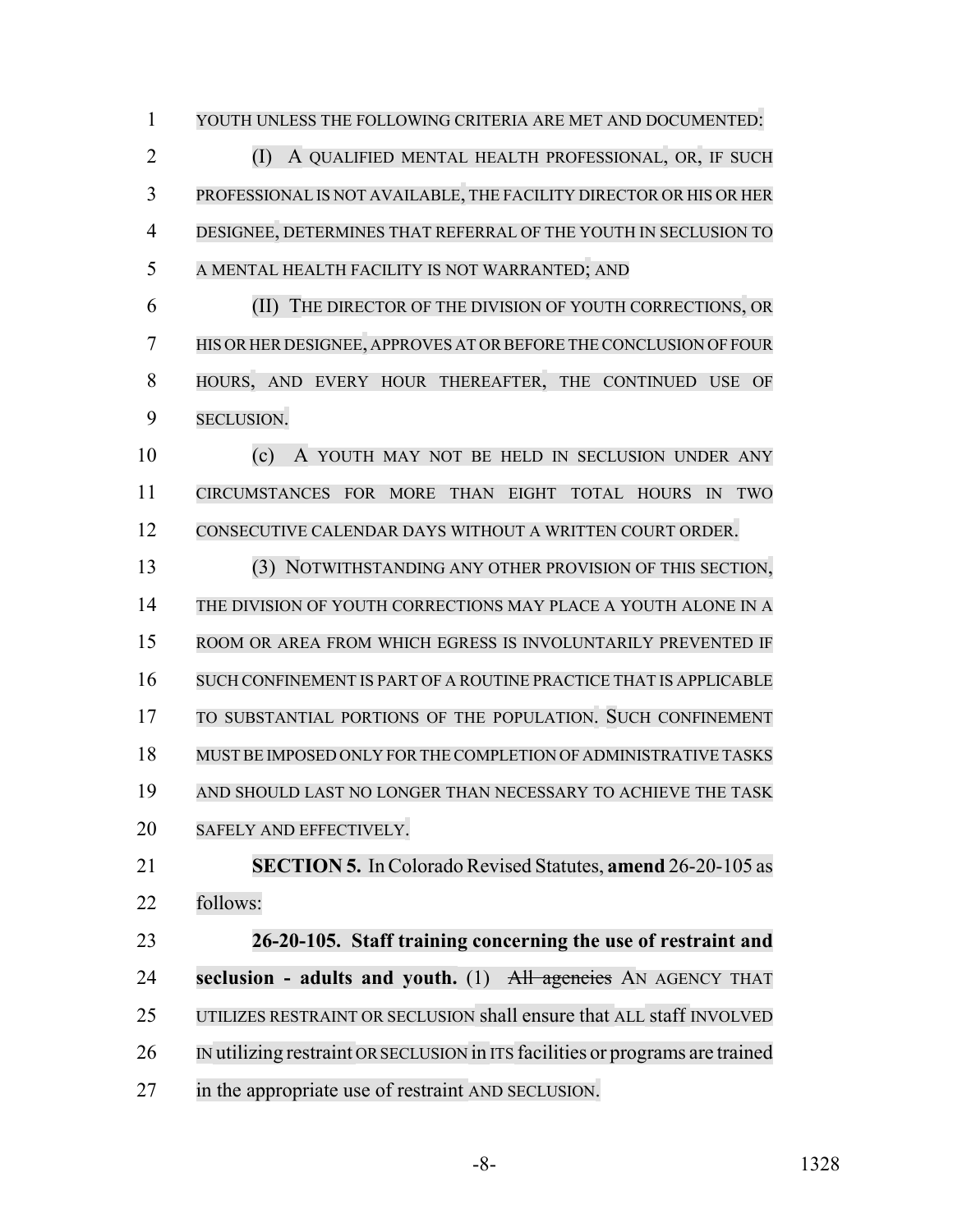| $\mathbf{1}$   | (1.5) THE DIVISION OF YOUTH CORRECTIONS SHALL ENSURE THAT                                                        |
|----------------|------------------------------------------------------------------------------------------------------------------|
| $\overline{2}$ | ALL STAFF INVOLVED IN UTILIZING RESTRAINT AND SECLUSION ARE                                                      |
| 3              | <b>TRAINED IN:</b>                                                                                               |
| 4              | (a)<br>THE HEALTH AND BEHAVIORAL EFFECTS OF RESTRAINT AND                                                        |
| 5              | SECLUSION ON YOUTH, INCLUDING THOSE WITH MENTAL ILLNESS OR                                                       |
| 6              | DEVELOPMENTAL DISABILITIES;                                                                                      |
| 7              | (b) EFFECTIVE DE-ESCALATION TECHNIQUES FOR YOUTH IN CRISIS,                                                      |
| 8              | <b>INCLUDING</b><br><b>THOSE</b><br><b>WITH</b><br><b>MENTAL</b><br><b>ILLNESS</b><br><b>OR</b><br>DEVELOPMENTAL |
| 9              | DISABILITIES;                                                                                                    |
| 10             | THE VALUE OF POSITIVE OVER NEGATIVE REINFORCEMENT IN<br>(c)                                                      |
| 11             | DEALING WITH YOUTH; AND                                                                                          |
| 12             | (d) METHODS FOR IMPLEMENTING POSITIVE BEHAVIOR INCENTIVES.                                                       |
| 13             | All agencies THAT UTILIZE RESTRAINT OR SECLUSION shall<br>(2)                                                    |
| 14             | ensure that staff are trained to explain, where possible, the use of restraint                                   |
| 15             | OR SECLUSION to the individual who is to be restrained OR SECLUDED and                                           |
| 16             | to the individual's family if appropriate.                                                                       |
| 17             | <b>SECTION 6.</b> In Colorado Revised Statutes, amend 26-20-106 as                                               |
| 18             | follows:                                                                                                         |
| 19             | 26-20-106. Documentation requirements for restraint and                                                          |
| 20             | seclusion - adults and youth. (1) Each agency shall ensure that $a_n$                                            |
| 21             | appropriate notation of the use of restraint OR SECLUSION is documented                                          |
| 22             | in the record of the individual WHO WAS restrained OR SECLUDED. Each                                             |
| 23             | agency that is authorized to promulgate rules or adopt ordinances shall                                          |
| 24             | promulgate rules or adopt ordinances applicable to the agencies within                                           |
| 25             | their respective jurisdictions specifying the documentation requirements                                         |
| 26             | for purposes of this section.                                                                                    |
| 27             | THE DIVISION OF YOUTH CORRECTIONS SHALL MAINTAIN THE<br>(2)                                                      |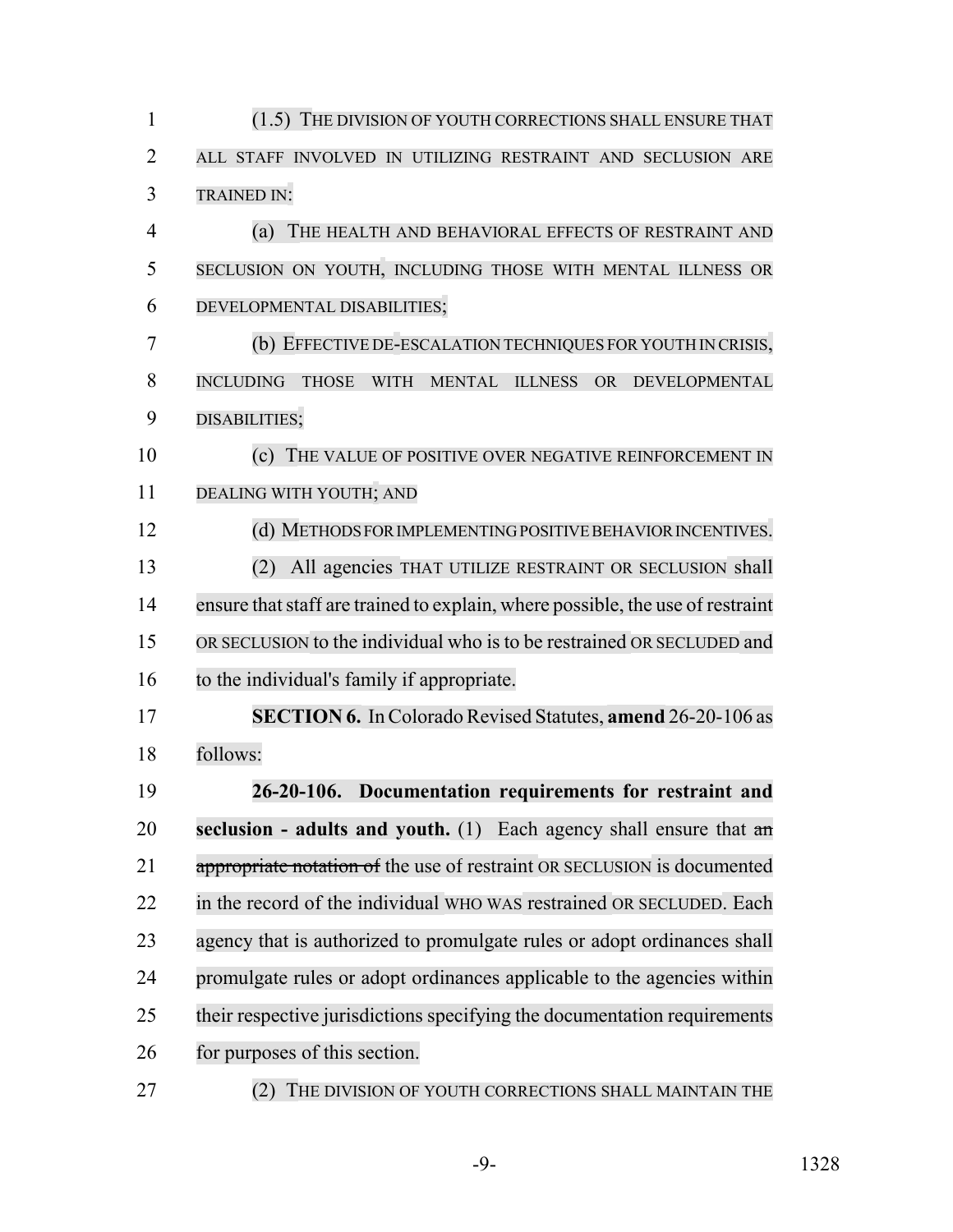FOLLOWING DOCUMENTATION EACH TIME A YOUTH IS PLACED IN SECLUSION AS A RESULT OF AN EMERGENCY IN ANY SECURE STATE-OPERATED OR STATE-OWNED FACILITY: (a) THE DATE OF THE OCCURRENCE; (b) THE RACE, AGE, AND GENDER OF THE INDIVIDUAL; (c) THE REASON OR REASONS FOR SECLUSION, INCLUDING A DESCRIPTION OF THE EMERGENCY AND THE SPECIFIC FACTS THAT DEMONSTRATE THAT THE YOUTH POSED A SERIOUS, PROBABLE, AND IMMINENT THREAT OF BODILY HARM TO HIMSELF, HERSELF, OR OTHERS, AND THAT THERE WAS A PRESENT ABILITY TO EFFECT SUCH BODILY HARM; (d) ADESCRIPTION OF DE-ESCALATIONMEASURESTAKENBYSTAFF 12 AND THE RESPONSE, IF ANY, OF THE YOUTH IN SECLUSION TO THOSE MEASURES; (e) AN EXPLANATION OF WHY LESS RESTRICTIVE ALTERNATIVES WERE UNSUCCESSFUL; 16 (f) THE TOTAL TIME IN SECLUSION; (g) ANY INCIDENTS OF SELF-HARM OR SUICIDE THAT OCCURRED 18 WHILE THE YOUTH WAS IN SECLUSION; (h) WITH RESPECT TO THE INTERACTIONS REQUIRED BY SECTION 20 26-20-104.5, DOCUMENTATION OF THE JUSTIFICATION FOR KEEPING THE YOUTH IN SECLUSION AND SPECIFIC FACTS TO DEMONSTRATE THAT THE 22 EMERGENCY WAS ONGOING; **(i) THE FACILITY DIRECTOR OR HIS OR HER DESIGNEE'S APPROVAL**  OF CONTINUED SECLUSION AT INTERVALS AS REQUIRED BY SECTION 26-20-104.5; 26 (i) DOCUMENTATION OF NOTIFICATION WITHIN TWELVE HOURS TO 27 THE PARENT, GUARDIAN, OR LEGAL CUSTODIAN OF THE YOUTH IN

-10- 1328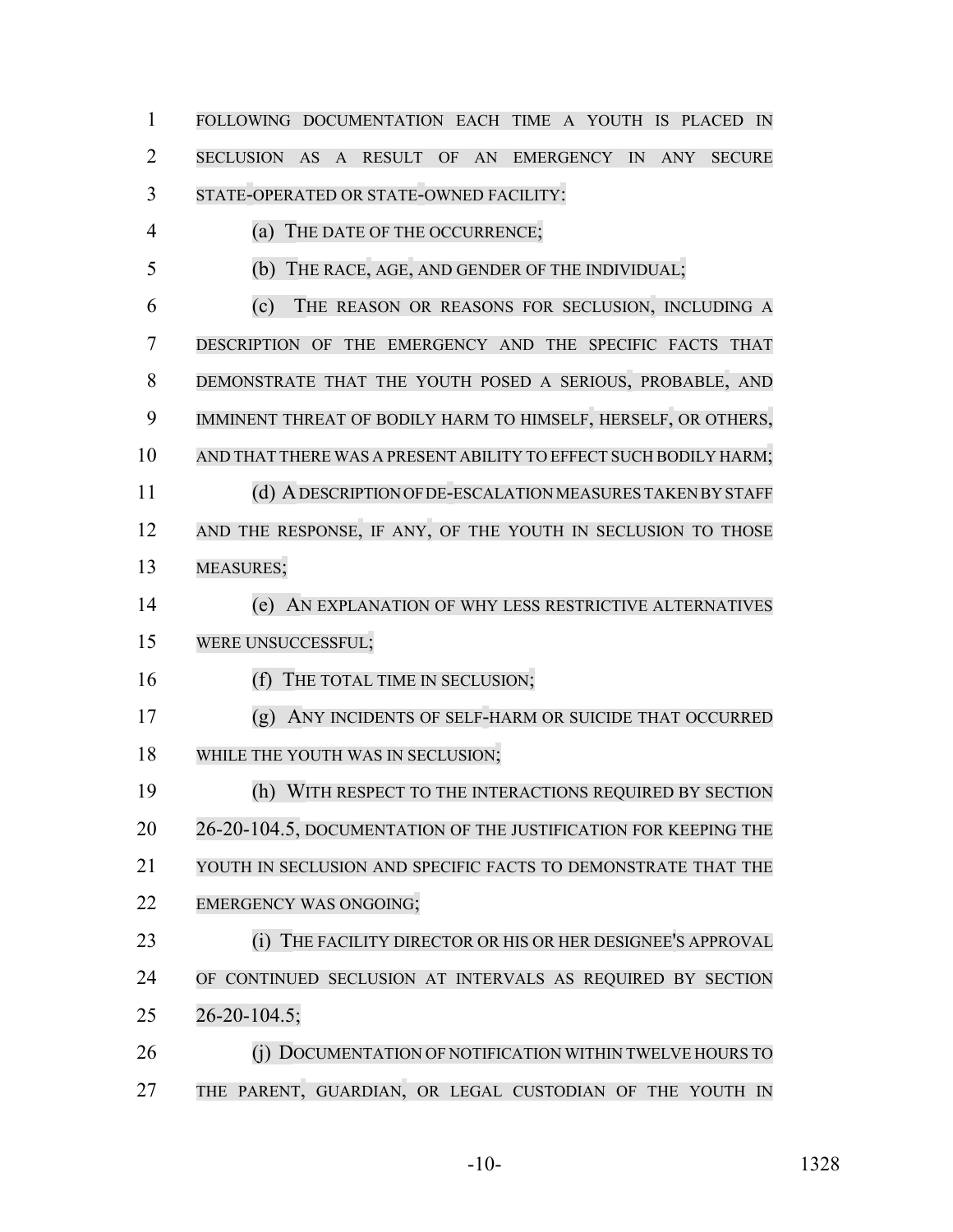1 SECLUSION AS REQUIRED BY SECTION 26-20-104.5; AND

 (k) THE WRITTEN APPROVALBY THE DIRECTOR OF THE DIVISION OF YOUTH CORRECTIONS FOR ANY SECLUSION THAT RESULTS FROM AN EMERGENCY THAT EXTENDS BEYOND FOUR CONSECUTIVE HOURS, AS REQUIRED BY SECTION 26-20-104.5. THIS WRITTEN APPROVAL MUST INCLUDE DOCUMENTATION OF SPECIFIC FACTS TO DEMONSTRATE THAT THE EMERGENCY WAS ONGOING AND SPECIFIC REASONS WHY A REFERRAL TO A MENTAL HEALTH FACILITY WAS NOT WARRANTED. (3) THE DIVISION OF YOUTH CORRECTIONS SHALL MAINTAIN THE FOLLOWING DOCUMENTATION EACH TIME ONE OR MORE YOUTHS ARE PLACED IN CONFINEMENT FOR ADMINISTRATIVE REASONS PURSUANT TO 12 SECTION 26-20-104.5(3) IN A SECURE STATE-OPERATED OR STATE-OWNED FACILITY: 14 (a) THE NUMBER OF YOUTH CONFINED; (b) THE LENGTH OF TIME THE YOUTH OR YOUTHS WERE CONFINED; AND (c) THE REASON OR REASONS FOR THE CONFINEMENT. 18 (4) (a) ON OR BEFORE JANUARY 1, 2017, AND ON OR BEFORE JULY 19 1, 2017, AND EVERY JANUARY 1 AND JULY 1 THEREAFTER, THE DIVISION OF YOUTH CORRECTIONS SHALL REPORT ON ITS USE OF SECLUSION IN ANY SECURE STATE-OPERATED OR STATE-OWNED FACILITY TO THE YOUTH SECLUSION WORKING GROUP ESTABLISHED IN SECTION 26-20-111. THE 23 JANUARY REPORT MUST INCLUDE INFORMATION FROM MARCH 1 24 THROUGH AUGUST 31, AND THE JULY REPORT MUST INCLUDE INFORMATION FROM SEPTEMBER 1 THROUGH THE LAST DAY OF FEBRUARY. THE REPORTS MUST INCLUDE THE FOLLOWING: **(I) AN INCIDENT REPORT ON ANY USE OF SECLUSION ON A YOUTH**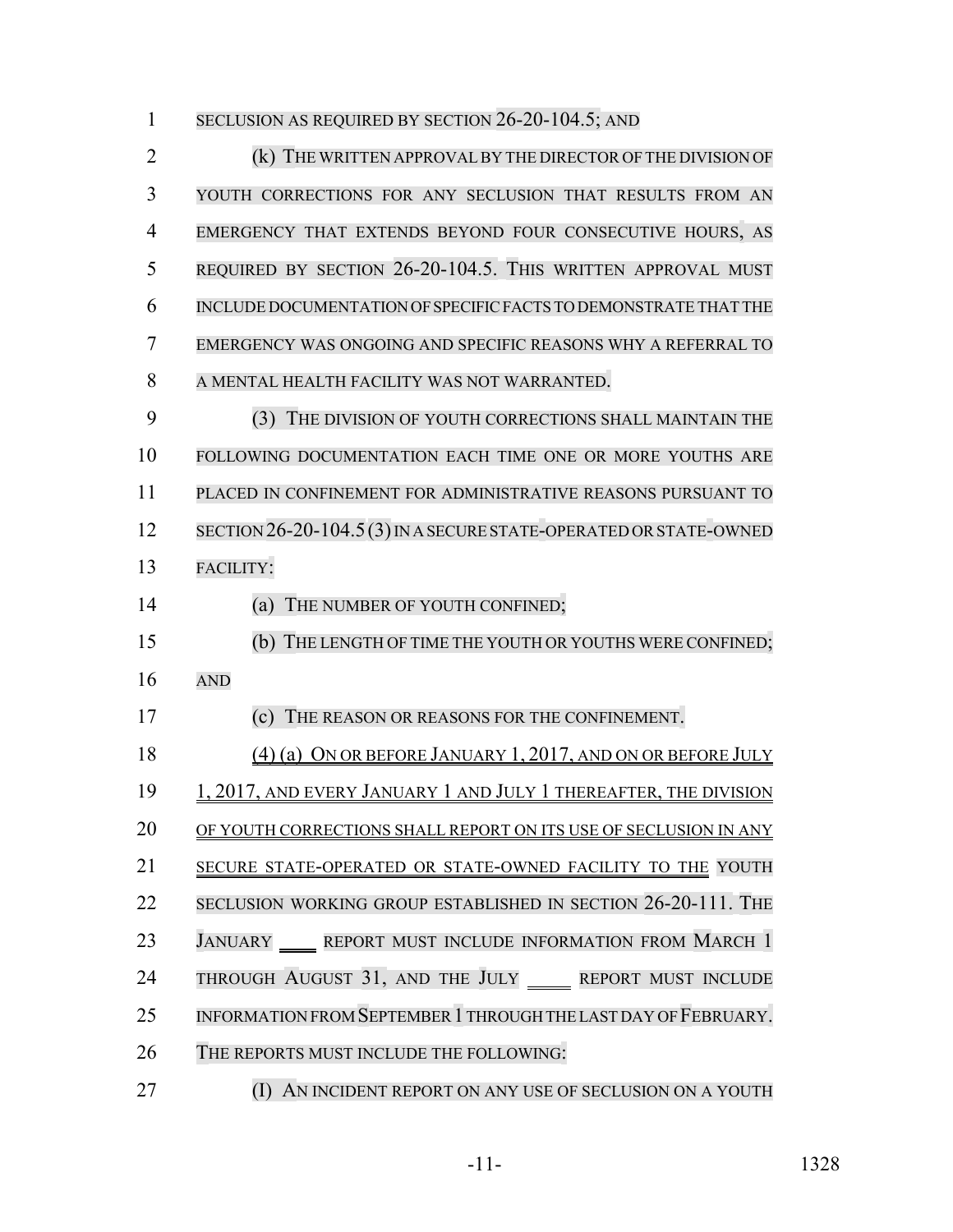DUE TO AN EMERGENCY FOR MORE THAN FOUR CONSECUTIVE HOURS, OR FOR MORE THAN EIGHT TOTAL HOURS IN TWO CONSECUTIVE CALENDAR DAYS. EACH INCIDENT REPORT MUST INCLUDE LENGTH OF SECLUSION, SPECIFIC FACTS THAT DEMONSTRATE THAT THE EMERGENCY WAS ONGOING, ANY INCIDENTS OF SELF-HARM WHILE IN SECLUSION, THE REASONS WHY ATTEMPTS TO PROCESS THE YOUTH OUT OF SECLUSION WERE UNSUCCESSFUL, AND ANY CORRECTIVE MEASURES TAKEN TO PREVENT LENGTHY OR REPEAT PERIODS OF SECLUSION IN THE FUTURE. TO PROTECT THE PRIVACY OF THE YOUTH, THE DIVISION OF YOUTH CORRECTIONS SHALL REDACT ALL PRIVATE MEDICAL OR MENTAL HEALTH INFORMATION AND PERSONAL IDENTIFYING INFORMATION, INCLUDING, IF NECESSARY, THE FACILITY AT WHICH THE SECLUSION OCCURRED. 13 (II) A REPORT THAT LISTS THE FOLLOWING AGGREGATE INFORMATION, BOTH AS COMBINED TOTALS AND TOTALS BY FACILITY FOR ALL SECURE STATE-OPERATED OR STATE-OWNED FACILITIES: (A) THE TOTAL NUMBER OF YOUTH HELD IN SECLUSION DUE TO AN EMERGENCY; (B) THE TOTAL NUMBER OF INCIDENTS OF SECLUSION DUE TO AN EMERGENCY; **(C)** THE AVERAGE TIME IN SECLUSION PER INCIDENT; AND (D) AN AGGREGATE SUMMARY OF RACE, AGE, AND GENDER OF YOUTH HELD IN SECLUSION; AND (5) REPORTS PREPARED PURSUANT TO THIS SECTION MUST MAINTAIN THE CONFIDENTIALITY OF ALL YOUTH. THE REPORTS MADE PURSUANT TO THIS SECTION ARE AVAILABLE TO THE PUBLIC UPON REQUEST.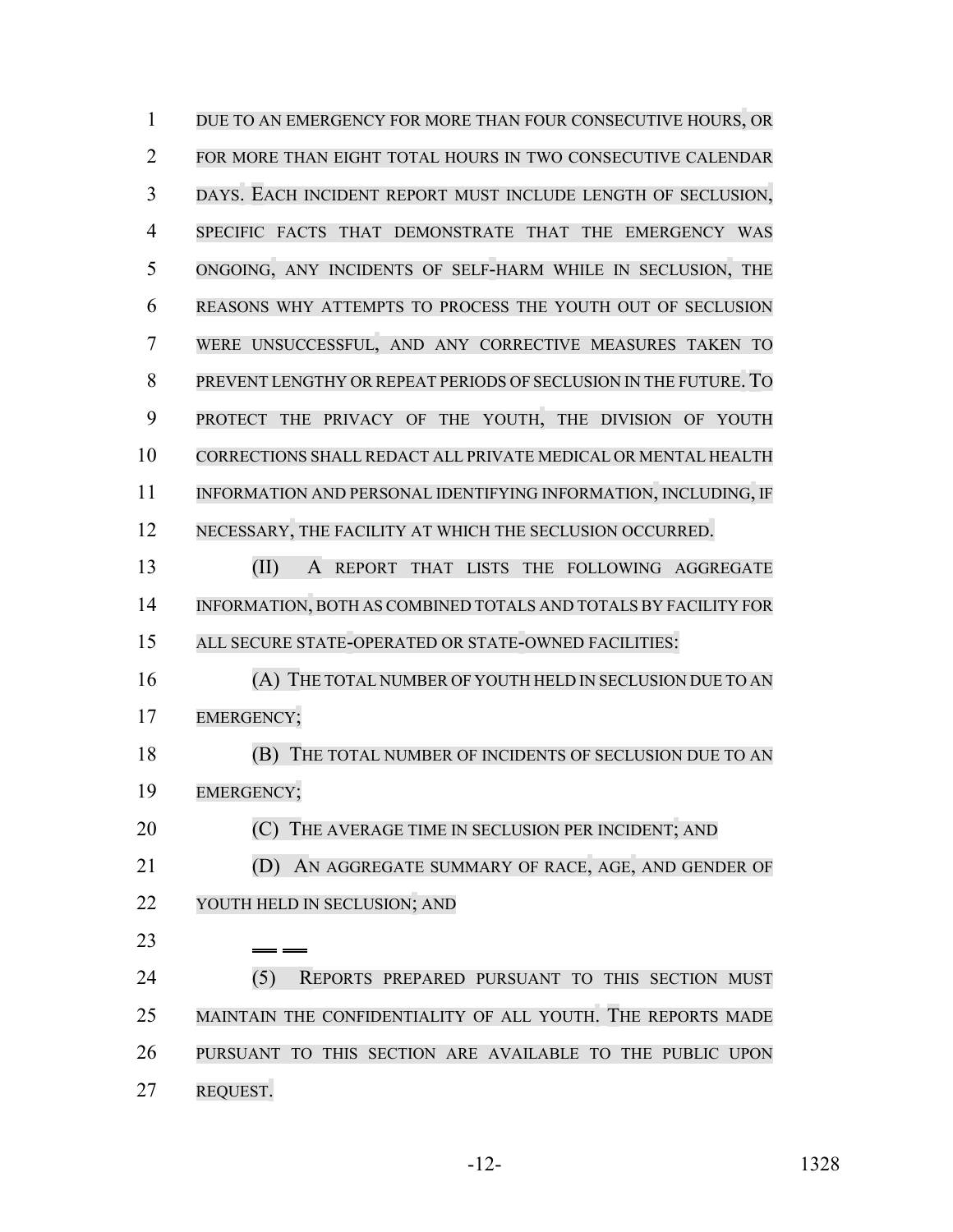| PRIOR TO JANUARY 1, 2018, THE DIVISION OF YOUTH<br>(6)                       |
|------------------------------------------------------------------------------|
| CORRECTIONS SHALL MEET THE REQUIREMENTS OF THIS SECTION TO THE               |
| EXTENT THAT IT IS ABLE USING ITS CURRENT REPORTING MECHANISMS.               |
| THE DIVISION OF YOUTH CORRECTIONS SHALL FULLY COMPLY WITH ALL                |
| REQUIREMENTS OF THIS SECTION ON OR BEFORE JANUARY 1, 2018.                   |
| <b>SECTION 7.</b> In Colorado Revised Statutes, <b>amend</b> 26-20-107 as    |
| follows:                                                                     |
| 26-20-107. Review of the use of restraint and seclusion. Each                |
| AN agency THAT UTILIZES RESTRAINT OR SECLUSION shall ensure that a           |
| review process is established for the appropriate use of restraint OR        |
| SECLUSION.                                                                   |
| <b>SECTION 8.</b> In Colorado Revised Statutes, <b>amend</b> 26-20-108 as    |
| follows:                                                                     |
| Rules. Each AN agency that is authorized to<br>$26 - 20 - 108.$              |
| promulgate rules or adopt ordinances shall promulgate rules or adopt         |
| ordinances applicable to the agencies within their respective jurisdictions  |
| that establish procedures for the use of restraint AND SECLUSION             |
| consistent with the provisions of this article. Any agency that has rules or |
| ordinances in existence on April 22, 1999, is not required to promulgate     |
| additional rules or adopt additional ordinances unless that agency's         |
| existing rules or ordinances do not meet the minimum requirements of         |
| this article.                                                                |
| <b>SECTION 9.</b> In Colorado Revised Statutes, add 26-20-110 as             |
| follows:                                                                     |
| 26-20-110. Youth seclusion working group - membership -                      |
| purpose - repeal. (1) THERE IS ESTABLISHED WITHIN THE DIVISION OF            |
| YOUTH CORRECTIONS A YOUTH SECLUSION WORKING GROUP, REFERRED TO               |
|                                                                              |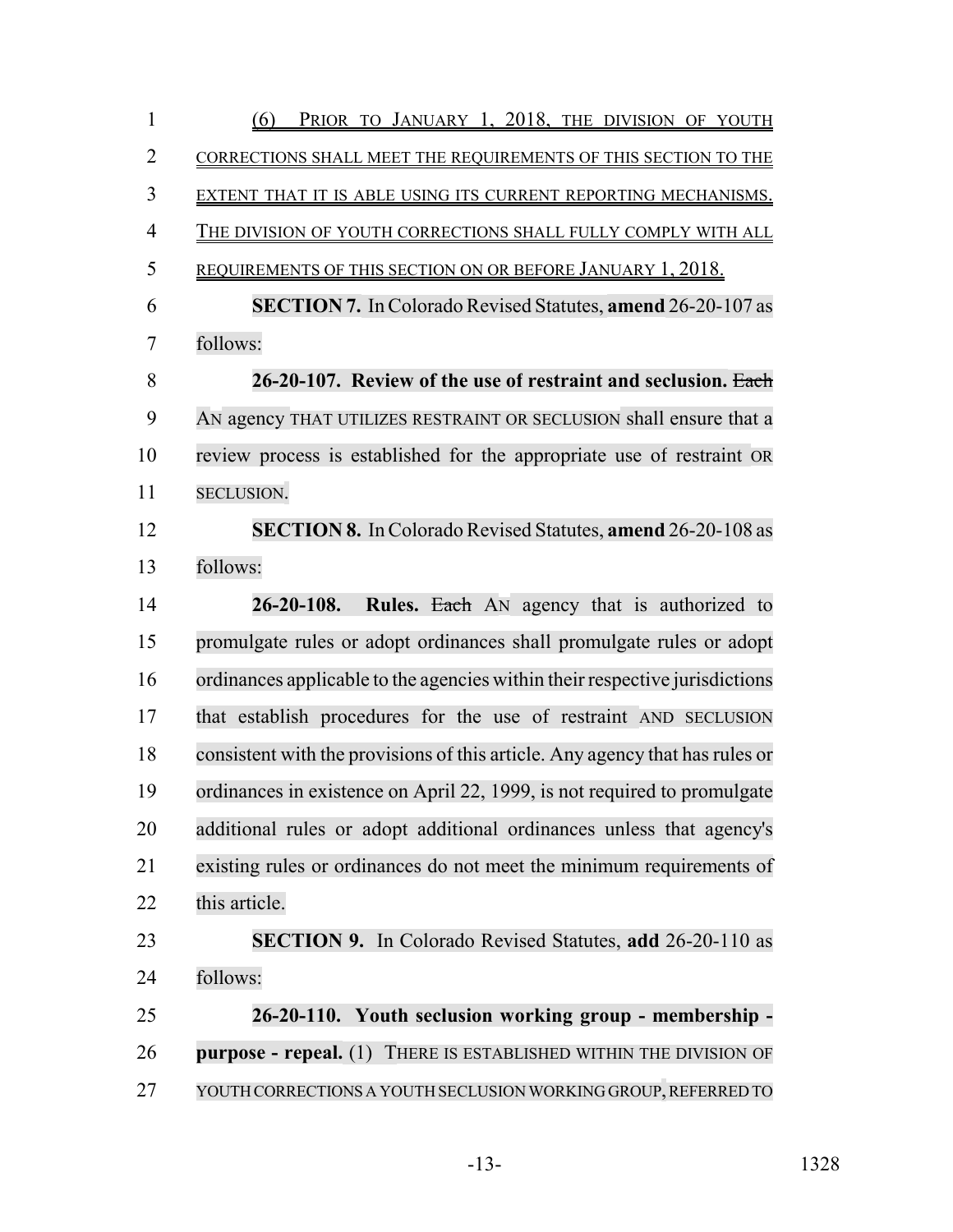1 IN THIS SECTION AS THE "WORKING GROUP". THE WORKING GROUP CONSISTS OF: (a) THE DIRECTOR OF THE OFFICE OF CHILDREN, YOUTH, AND FAMILIES IN THE DIVISION OF CHILD WELFARE WITHIN THE STATE DEPARTMENT, OR HIS OR HER DESIGNEE. THE DIRECTOR SHALL CONVENE THE WORKING GROUP AND SERVE AS CHAIR. (b) THE DIRECTOR OF THE DIVISION OF YOUTH CORRECTIONS, OR 8 HIS OR HER DESIGNEE; (c) THE DIRECTOR OF BEHAVIORAL HEALTH WITHIN THE DIVISION OF YOUTH CORRECTIONS, OR HIS OR HER DESIGNEE; 11 (d) THE DIRECTOR OF THE OFFICE OF BEHAVIORAL HEALTH WITHIN 12 THE STATE DEPARTMENT, OR HIS OR HER DESIGNEE; (e) AN EMPLOYEE OF THE DIVISION OF YOUTH CORRECTIONS WHO IS A REPRESENTATIVE OF AN ORGANIZATION IN COLORADO THAT EXISTS FOR THE PURPOSE OF DEALING WITH THE STATE AS AN EMPLOYER CONCERNING ISSUES OFMUTUAL CONCERN BETWEEN EMPLOYEES AND THE 17 STATE, AS APPOINTED BY THE GOVERNOR; (f) TWO REPRESENTATIVES FROM NONPROFIT ADVOCACY GROUPS THAT WORK TO RESTRICT SECLUSION FOR YOUTH OR THAT REPRESENT CHILDREN WITHIN THE CUSTODY OF THE DIVISION OF YOUTH CORRECTIONS, ONE WHO IS APPOINTED BY THE SPEAKER OF THE HOUSE OF REPRESENTATIVES AND ONE WHO IS APPOINTED BY THE PRESIDENT OF THE SENATE; AND 24 (g) TWO EXPERTS INDEPENDENT FROM THE DIVISION OF YOUTH CORRECTIONS WITH EXPERTISE IN ADOLESCENT DEVELOPMENT, ADOLESCENT BRAIN DEVELOPMENT, TRAUMA-INFORMED CARE OF JUVENILES, POSITIVE BEHAVIOR INCENTIVES IN A JUVENILE CORRECTIONAL

-14- 1328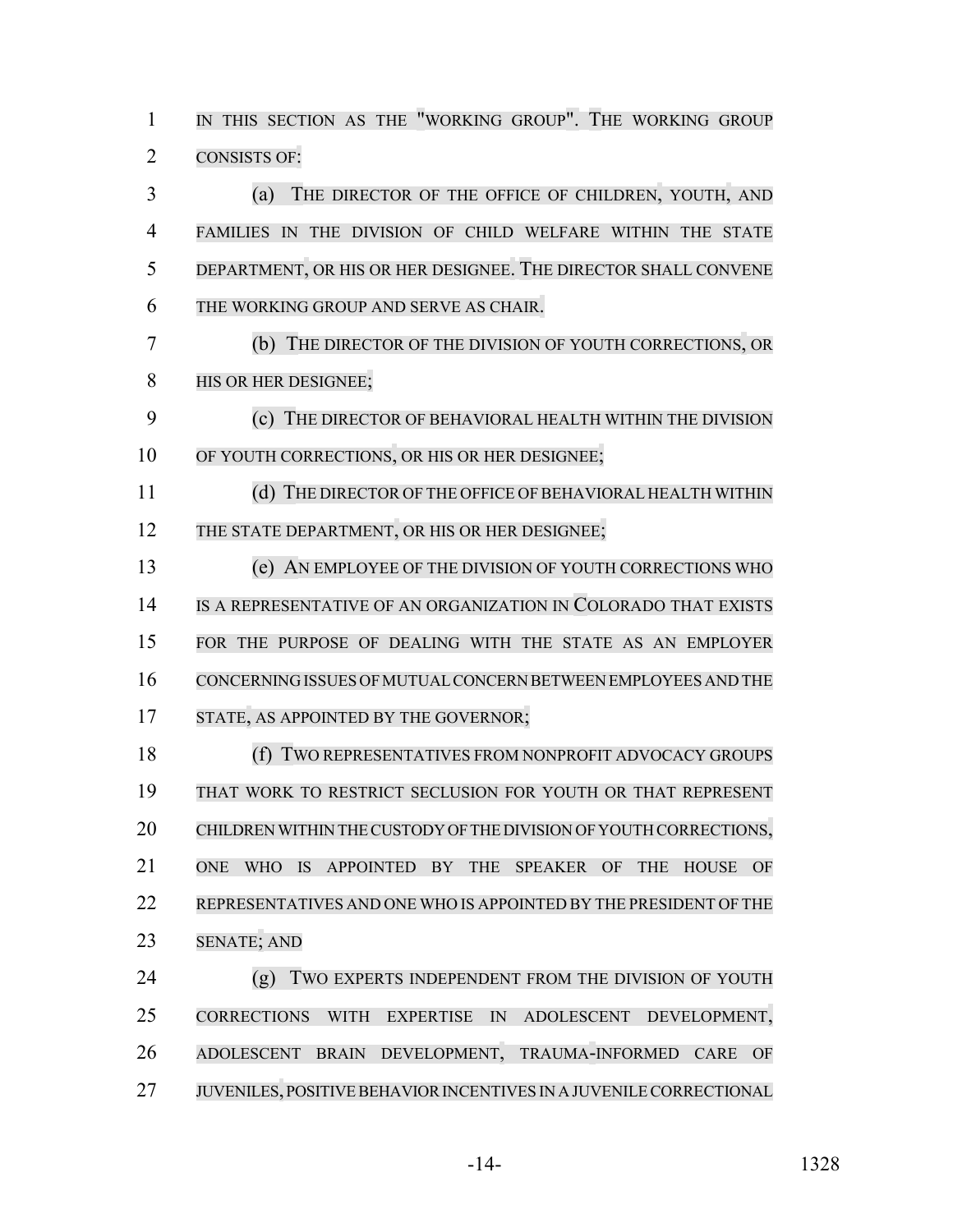SETTING, EVIDENCE-BASED DE-ESCALATION TECHNIQUES, OR THE NEGATIVE EFFECTS OF SECLUSION ON THE ADOLESCENT BRAIN. THE MINORITY LEADER OF THE HOUSE OF REPRESENTATIVES SHALL APPOINT ONE EXPERT AND THE MINORITY LEADER OF THE SENATE SHALL APPOINT THE OTHER EXPERT. (2) THE WORKING GROUP SHALL ADVISE THE DIVISION OF YOUTH CORRECTIONS ON POLICIES, PROCEDURES, AND BEST PRACTICES RELATED TO SECLUSION AND ALTERNATIVES TO SUCH SECLUSION. 9 (3) THE WORKING GROUP SHALL MONITOR THE DIVISION OF YOUTH CORRECTIONS' USE OF CONFINEMENT FOR ADMINISTRATIVE PURPOSES.THE 11 DIVISION OF YOUTH CORRECTIONS SHALL SHARE WITH THE WORKING GROUP, ON AN ONGOING BASIS, AVAILABLE DATA REGARDING TIME SPENT IN CONFINEMENT BY YOUTH FOR ADMINISTRATIVE REASONS, AS DESCRIBED 14 IN SECTION 26-20-104.5 (3), IN ANY SECURE STATE-OPERATED AND 15 STATE-OWNED FACILITY. IF NECESSARY, THE WORKING GROUP MAY MAKE RECOMMENDATIONS TO THE DIVISION OF YOUTH CORRECTIONS AND THE PUBLIC HEALTH CARE AND HUMAN SERVICES COMMITTEE OF THE HOUSE OF REPRESENTATIVES AND THE HEALTH AND HUMAN SERVICES COMMITTEE OF 19 THE SENATE, OR ANY SUCCESSOR COMMITTEES, ABOUT THE USE OF CONFINEMENT FOR ADMINISTRATIVE PURPOSES. 21 (4) THE WORKING GROUP MAY REQUEST, ON A SEMIANNUAL BASIS, INFORMATION AND DATA FROM THE STATE DEPARTMENT ON THE STATUS OF THE DIVISION OF YOUTH CORRECTIONS' WORK RELATED TO THE 24 SECLUSION OF YOUTH IN THEIR CARE AND CUSTODY. (5) THE CHAIR OF THE WORKING GROUP SHALL CONVENE THE WORKING GROUP'S FIRST MEETING NO LATER THAN AUGUST 1, 2016. THE

27 WORKING GROUP MUST MEET AT LEAST SEMI-ANNUALLY THEREAFTER. THE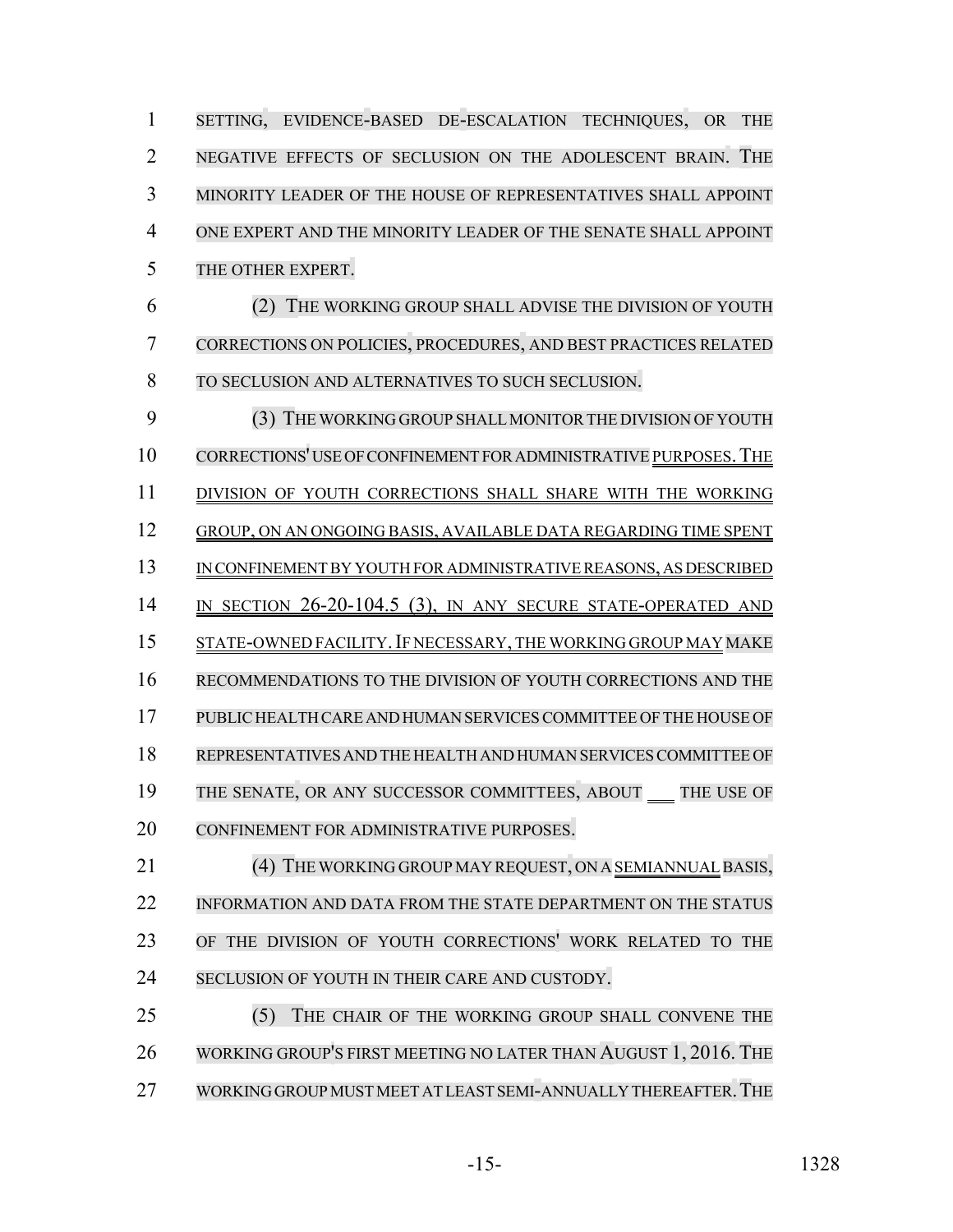| $\mathbf{1}$   | CHAIR SHALL SCHEDULE AND CONVENE SUBSEQUENT MEETINGS.                      |
|----------------|----------------------------------------------------------------------------|
| $\overline{2}$ | (6)<br>THE CHAIR SHALL PROVIDE THE WORKING GROUP WITH                      |
| 3              | SEMIANNUAL UPDATES ON THE DIVISION OF YOUTH CORRECTIONS' POLICIES          |
| $\overline{4}$ | RELATED TO SECLUSION AND ALTERNATIVES TO SECLUSION.                        |
| 5              | $(7)$ (a) THIS SECTION IS REPEALED, EFFECTIVE SEPTEMBER 1, 2024.           |
| 6              | (b)<br>PRIOR TO THE REPEAL, THE WORKING GROUP SHALL BE                     |
| 7              | REVIEWED AS PROVIDED IN SECTION 2-3-1203, C.R.S.                           |
| 8              | <b>SECTION 10.</b> In Colorado Revised Statutes, 2-3-1203, add (3)         |
| 9              | $(kk)$ (V) as follows:                                                     |
| 10             | 2-3-1203. Sunset review of advisory committees. (3)<br>The                 |
| 11             | following dates are the dates on which the statutory authorization for the |
| 12             | designated advisory committee is scheduled for repeal:                     |
| 13             | $(kk)$ September 1, 2024:                                                  |
| 14             | (V) THE YOUTH SECLUSION WORKING GROUP IN THE DIVISION OF                   |
| 15             | YOUTH CORRECTIONS CREATED IN SECTION 26-20-110, C.R.S.;                    |
| 16             | <b>SECTION 11. Appropriation.</b> (1) For the 2016-17 state fiscal         |
| 17             | year, \$4,900 is appropriated to the department of human services. This    |
| 18             | appropriation is from the general fund. To implement this act, the         |
| 19             | department may use this appropriation for the purchase of legal services:  |
| 20             | $(2)$ For the 2016-17 state fiscal year, \$4,900 is appropriated to the    |
| 21             | department of law. This appropriation is from reappropriated funds         |
| 22             | received from the department of human services in subsection (1) of this   |
| 23             | section. To implement this act, the department of law may use this         |
| 24             | appropriation to provide legal services for the department of human        |
| 25             | services.                                                                  |
| 26             | <b>SECTION 12. Safety clause.</b> The general assembly hereby finds,       |